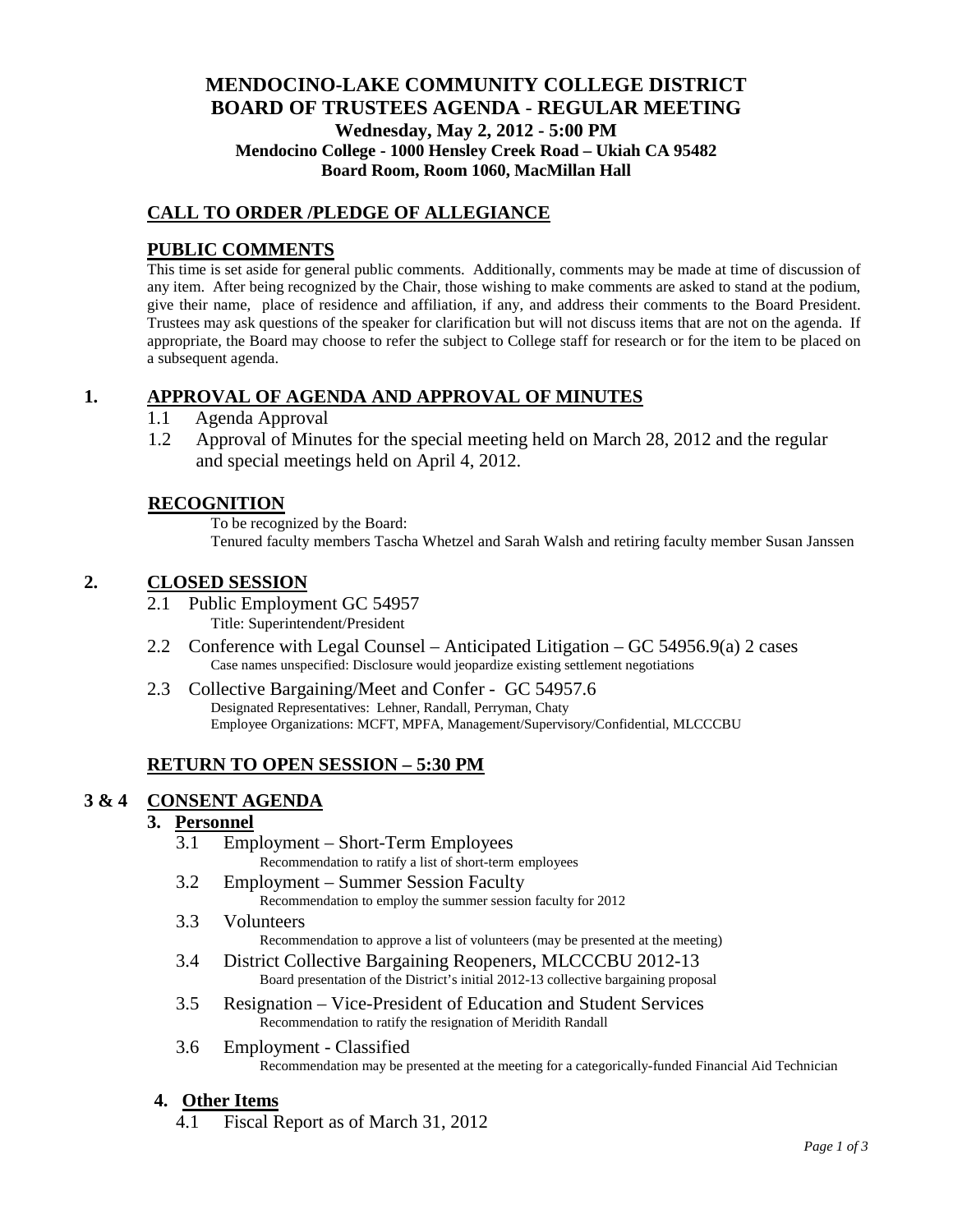Recommendation to accept the report as presented

- 4.2 Quarterly Fiscal Status Report AB 2910 Recommendation to accept the report as presented
- 4.3 Student Trustee Privileges Recommendation to maintain the Student Trustee privileges the same as previous years
- 4.4 New Certificates Recommendation to approve new certificates
- 4.5 Citizens' Bond Oversight Committee Membership (CBOC) Recommendation to appoint , Al Beltrami, and Matt Cockerton to a second term
- 4.6 District Energy Savings Projects to Replace Boilers Recommendation to ratify a contract for the replacement of five boilers
- 4.7 North County Center Authorization to go to Bid Recommendation to authorize staff to advertise for

# **5. ACTION ITEMS**

- 5.1 Resolution 05-12-01
	- Adoption of a resolution recognizing Kathy Lehner's contributions to the College
- 5.2 Employment Interim Superintendent/President Submitted for approval
- 5.3 Signature Authorization Resolution 05-12-02 Recommendation to grant signature authorization to the Interim Superintendent/President
- 5.4 Superintendent/President Search Discussion and possible action regarding the search for a permanent Superintendent/President
- 5.5 Library/Learning Center Change Order #17 Recommendation to ratify Change Order No. 17 in the amount of \$7,397
- 5.6 Lake County Center Change Order #4 Recommendation to ratify Change Order No. 4 in the amount of \$17,274

# **6. INFORMATIONAL REPORTS**

- 6.1 President's Report
	- Superintendent/President informational report
	- Accountability Reporting for California Community Colleges Report Dr. Charles Duffy
- 6.2 Education and Student Services Report
	- Education and Student Services Department informational report
- 6.3 Administrative Services Report
	- 6.3.1 Administrative Services Department informational report 6.3.2 Measure W Bond Report Ouarterly Report
	- Measure W Bond Report Quarterly Report
- 6.4 Mendocino College Foundation, Inc.

Report on the monthly activities of the Foundation

6.5 Constituent Groups Reports

Reports from constituent groups are presented as information

6.6 Health Benefits Report

Submitted as information

# **7. TRUSTEE COMMUNICATIONS**

### 7.1 Trustee Reports

Written and oral reports from Trustees are presented as information

7.2 Future agenda items

# **8. TIME CERTAIN ITEM – PRESENTATION 6:30 PM**

8.1 Update on Veterans' Programs